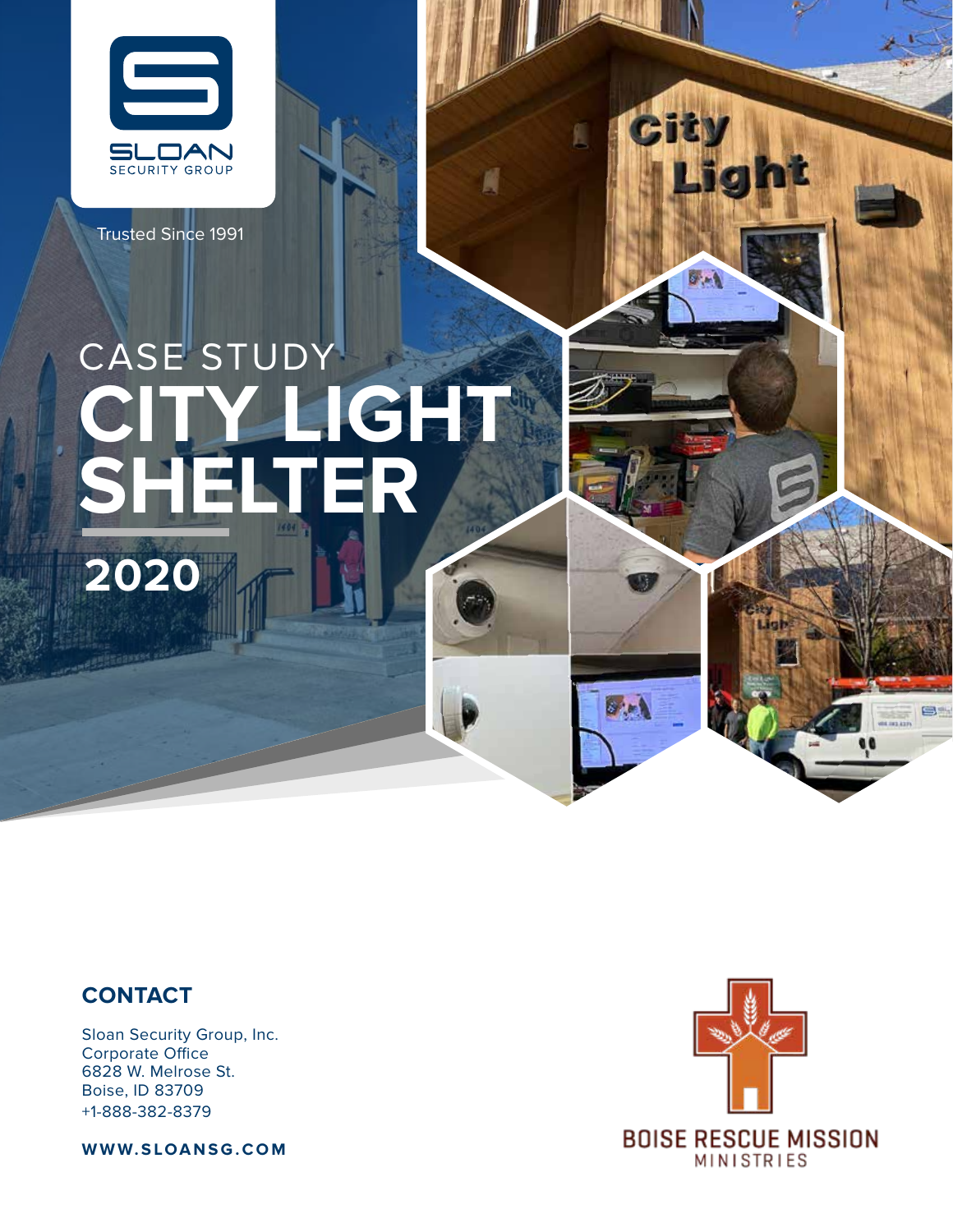## **Case Study: Boise Rescue Mission City Light**

Sloan Security Group installed a functional surveillance system to help protect women and children in Boise, Idaho. Ensuring the safety of the most vulnerable population in the community helps make a lasting impact.



#### **Overview**

**Boise, Idaho** - City Light, located near downtown Boise has been a stable place of shelter and a safe haven for homeless women and children since 2000. Safety and Security of the guests is the number one priority of the organization. When Sloan Security Group learned of a serious need for functional surveillance equipment at this site, we enlisted the help of other organizations and manufacturers through the local ASIS chapter. We were able to partner with companies like Grainger and Exacqvision to provide and implement a modern, scalable IP based surveillance

system. The goal is to build a new networked system alongside the existing antiquated system in order to create a migration path over time.

#### **Challenges**

**Budget –** Sourcing equipment and resources to make a project like this happen at no cost to the client can be difficult. Thankfully through incredible partners such as - Grainger and Exacqvision, we were able to provide many new HD IP cameras as well as the VMS software and licensing to make this a reality.

**Building Architecture** – This beautiful building has been around for more than a few years and was not the easiest to route and pull cables through. Although this presented